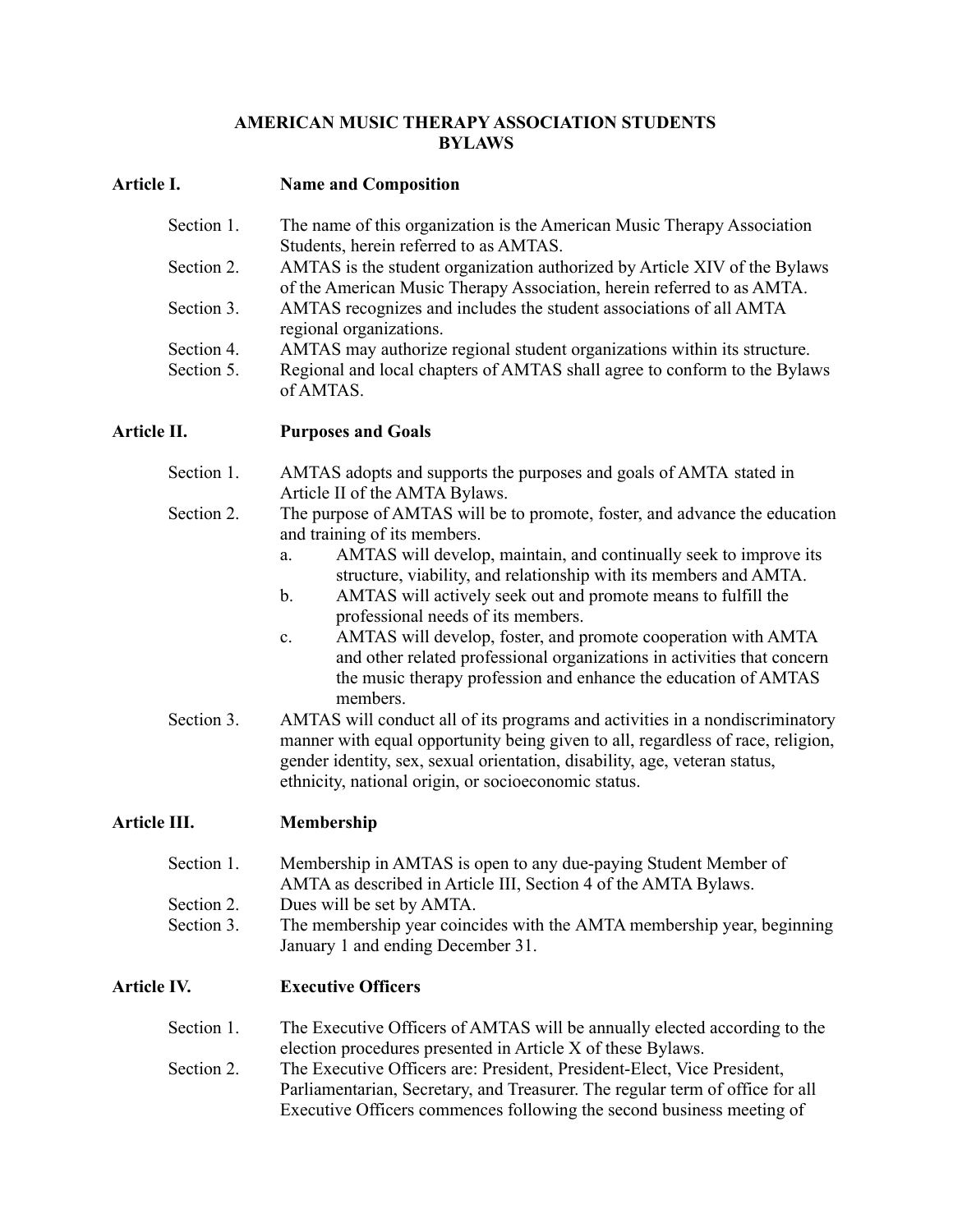National Conference and lasts until January 31 of the year following the next National Conference, excluding the President-Elect to serve one (1) year as President-Elect and the following one (1) year as President. During the interim between their election to office and their assumption of that office, the newly elected officers are expected to contact the outgoing officers and to become fully apprised of the events and information associated with the office. Retiring officers surrender all records older than three years to the AMTAArchivist. Retiring officers will surrender all records from the past three years related to their offices to their successor at the conclusion of the National Conference. Retiring officers will be available as mentors to the newly elected officers for the duration of the following membership year to assure a smooth transition of responsibility.

Section 3. No officer may hold the same office for more than two consecutive terms.

- Section 4. The President serves as Chief Executive Officer of AMTAS. The duties of the President are:
	- a. Representing AMTAS in interactions with other organizations.
	- b. Attending all meetings of the Student Affairs Advisory Board (hereafter referred to as SAAB) as a voting member.
	- c. Appointing willing AMTAS members to fill vacant positions among Executive Officers.
	- d. Assuming responsibility for posting all updated scholarship information, contests, and conference information on the AMTAS Facebook page in the event that the Vice-President is unable to fulfill their position's duties.
	- e. Providing a Presidential report to the membership four (4) times throughout the year: to the Secretary by April 30th for inclusion in the Spring Blog Update, to the Secretary by two weeks following National Conference for inclusion in the Fall Blog Update, at the first student business meeting of AMTAS at the National Conference, and to the Vice President by December 30 to be posted on the AMTAS website.
	- f. Submitting a Presidential Address to the guidebook by January 1, only within the year the Executive Board has chosen to update the guidebook.
	- g. Acting as the Student Liaison for the Commission for the Education and Clinical Training of the 21st Century Music Therapist.
	- h. In the event that the office of President is vacant, the President-Elect will assume the responsibilities of the President. In the event that the office of President-Elect is also vacant, responsibilities will proceed to the Vice President, Parliamentarian, Secretary, and Treasurer in that order.

#### Section 5. The duties of the President-Elect are:

- a. To assist the President as requested, to study the duties of the President in anticipation of assuming the responsibilities of the Presidency, and to assume all duties of the President in case of resignation, disability, or absence of the President.
- b. Providing assistance relating to Executive Officer email accounts, including answering of questions and creation of new accounts if needed.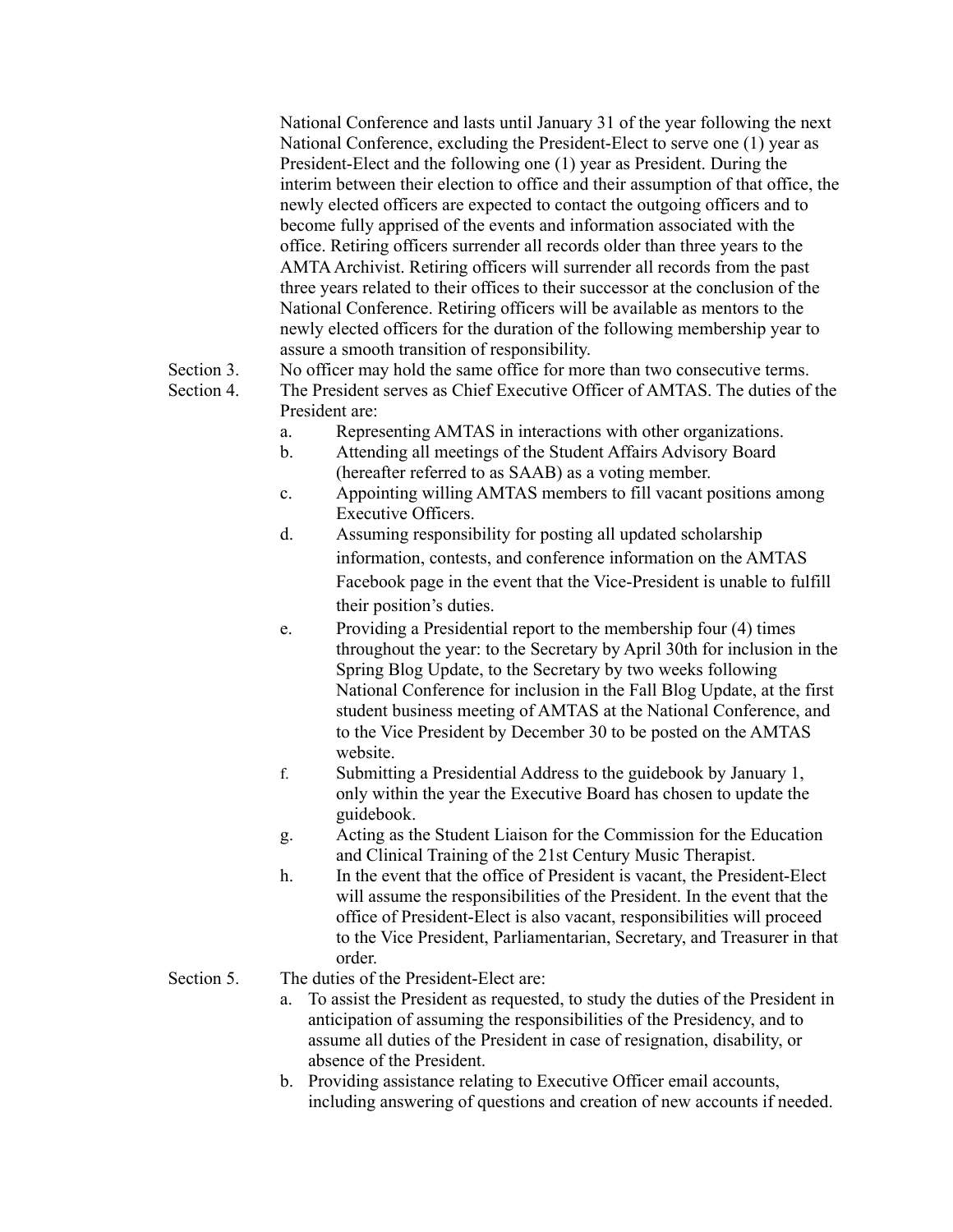- c. Acting as a liaison between all Standing Committee Student Representatives and Committee Chairs. The President-Elect corresponds with the Student Representatives on the AMTA Standing Committees and the members of the AMTAS Board of Directors, whose members are outlined in Article VI, Section 2, a minimum of once every quarter.
- d. Communicating the results of the President's Challenge award defined in Article XIII, Section 4 to all Regional Presidents at least thirty (30) days prior to the National Conference.
- e. Attending all AMTAS and SAAB meetings as a voting member.
- f. Providing a President-Elect report to the membership four (4) times throughout the year: to the Secretary by April 30th for inclusion in the Spring Blog Update, to the Secretary by two weeks following national conference for inclusion in the Fall Blog Update, at the first general business meeting of AMTAS at the National Conference, and to the Vice President by December 30 to be posted on the AMTAS Website.
- g. Communicating with all Executive Officers in an advisory capacity as needed.
- h. In the event of a vacancy in the office of President Elect, the position will remain open until National Conference and the general body will elect both a President and President-Elect, as outlined in Article XI, Section 6.
- Section 6. The duties of the Vice President are:
	- a. Creating and maintaining the AMTAS website and updating email addresses of national and regional officers within 10 days of beginning their terms.
	- b. Attending all AMTAS meetings and SAAB meetings as a voting member.
	- c. Providing a Vice President's Report to the membership four (4) times throughout the year: to the Secretary by April 30th for inclusion in the Spring Blog Update, to the Secretary by two weeks following national conference for inclusion in the Fall Blog Update, at the first general business meeting of AMTAS at the National Conference, and by December 30 to be posted on the AMTAS Website.
	- d. Following the National Conference, the Vice President submits a summary of the business of AMTAS for publication in "Music Therapy Matters."
	- e. Serving as the active administrator of the AMTAS social media accounts (Twitter, Facebook and Instagram) and posting all updated scholarship information, contests, and conference information via social media.
	- f. Posting the Executive Officers' final reports, any information about Standing Committees, and the revised Bylaws on the AMTAS Website by the end of their term.
	- g. A vacancy in the office of Vice President is filled by Presidential appointment with approval of the Board of Directors.

Section 7. The duties of the Parliamentarian are:

- a. Ensuring that all AMTAS meetings are conducted according to Robert's Rules of Order.
- b. Attending all AMTAS and SAAB meetings as a voting member.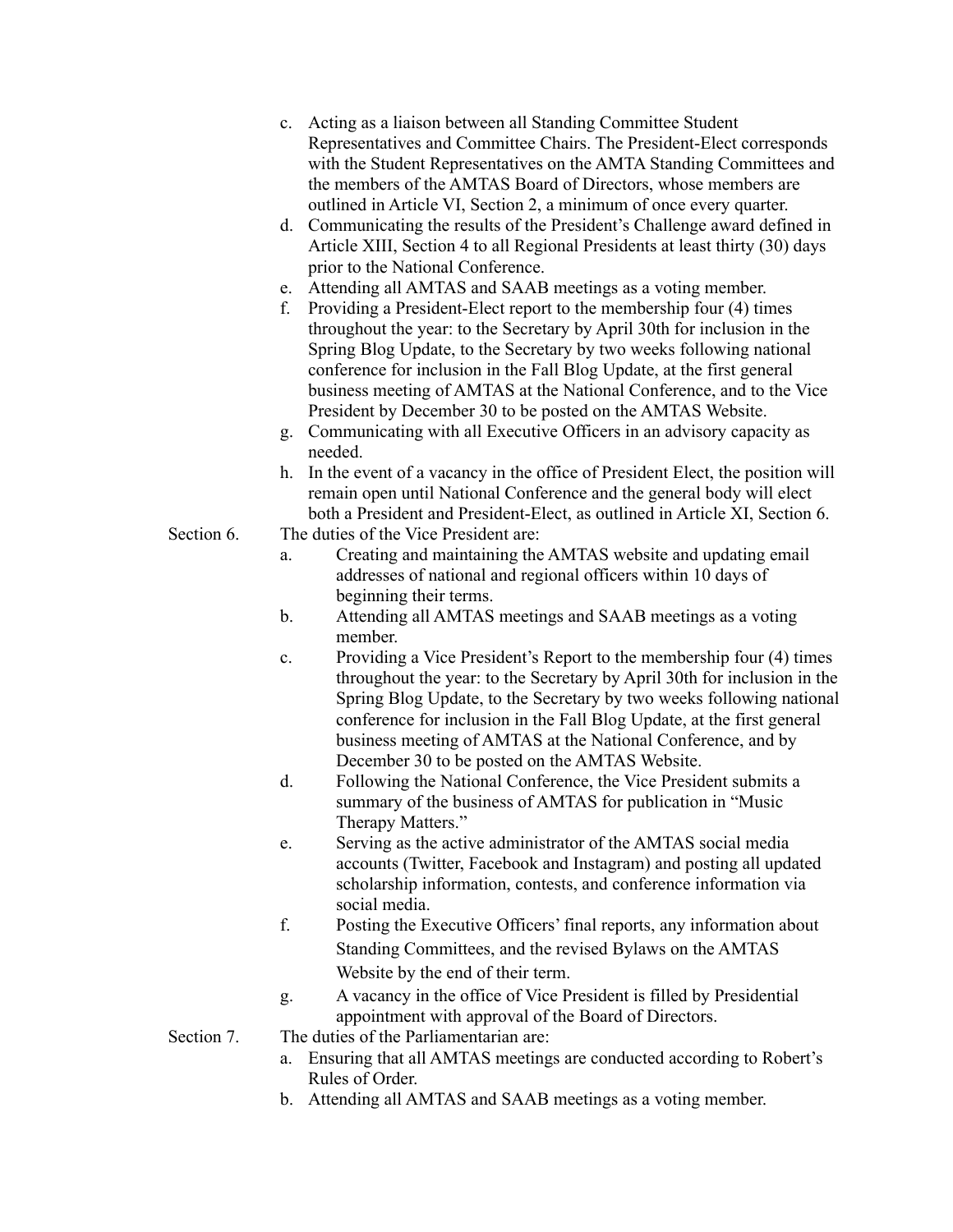- c. Reviewing the AMTAS Bylaws and presenting recommended changes to be approved at the second general business meeting, as detailed in Article XVII of these Bylaws.
- d. Submitting copies of the most current AMTAS Bylaws to each of the AMTAS Executive Officers, the SAAB Chairperson, and the AMTA National Office by November 30.
- e. Providing a Parliamentarian's Report to the membership four (4) times throughout the year: to the Secretary by April 30th for inclusion in the Spring Blog Update, to the Secretary by two weeks following national conference for inclusion in the Fall Blog Update, at the first general business meeting of AMTAS at the National Conference, and to the Vice President by December 30 to be posted on the AMTAS Website.
- f. A vacancy in the office of Parliamentarian is filled by Presidential appointment with approval of the Board of Directors.
- Section 8. The duties of the Secretary are:
	- a. Keeping minutes for all AMTAS and SAAB meetings.
	- b. Managing all correspondence of AMTAS, including all nomination forms and student reports.
	- c. Recording minutes of Executive Officer meetings and sending them to the Regional Representatives.
	- d. Maintaining a current list of all members of the Board of Directors.
	- e. Facilitating the AMTAS Blog, as detailed in Article XII, Section 2.
	- f. Sending the updated contact list of new National and Regional AMTAS officers to the AMTAS Board of Directors, AMTA Board of Directors, SAAB Chairperson, and the AMTA National Office on April 30 and November 30.
	- g. Informing all Executive Officers and members of the Board of Directors of the meeting times and locations at the annual conference.
	- h. Attending all AMTAS and SAAB meetings as a voting member.
	- i. Serving as the Editor for all AMTAS Publications, as outlined in Article XII of these Bylaws.
	- j. Providing a Secretary's Report to the membership four (4) times throughout the year: by April 30th for inclusion in the Spring Blog Update, by two weeks following National Conference for inclusion in the Fall Blog Update, at the first general business meeting of AMTAS at the National Conference, and to the Vice President by December 30 to be posted on the AMTAS Website.
	- k. A vacancy in the office of Secretary is filled by Presidential appointment with approval of the Board of Directors.
- Section 9. The duties of the Treasurer are:
	- a. Being entrusted with the custody and supervision of the financial affairs of AMTAS.
	- b. Depositing all checks within 90 days, balancing the AMTAS account, and developing a budget for the following membership year to be presented to the members of AMTAS at the first general business meeting and approved by the members at the second general business meeting.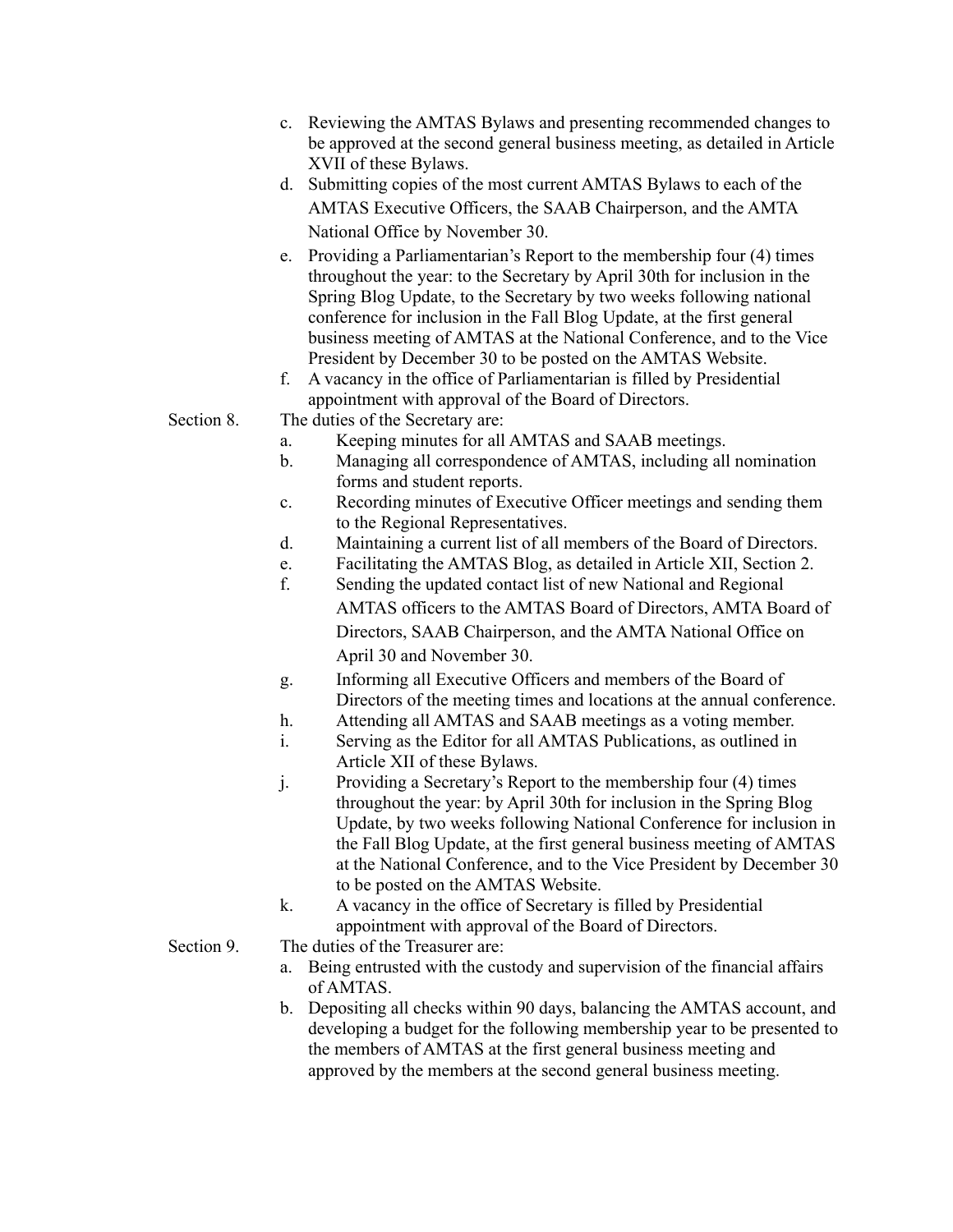- c. Furnishing a report of the financial standing of AMTAS any time, such a report is requested by any AMTA member.
- d. Submitting a Treasurer's Report on the financial standing of AMTAS four (4) times throughout the year: to the Secretary by April 30th for inclusion in the Spring Blog Update, to the Secretary by 2 weeks following National Conference for inclusion in the Fall Blog Update, at the first general business meeting of AMTAS at the National Conference, and to the Vice President by December 30 to be posted on the AMTAS Website.
- e. Attending all AMTAS and SAAB meetings as a voting member.
- f. Bringing all AMTAS materials to the National Conference to be given to the newly elected Treasurer.
- g. A vacancy in the office of Treasurer is filled by Presidential appointment with approval of the Board of Directors.
- Section 10. The AMTAS Executive Officers will act as a committee of whole to transact business between general AMTAS business meetings. All transactions of the Executive Officers will be reported in full at the following AMTAS general business meeting.

### **Article V. Meetings**

| Section 1.  | Two AMTAS general business meetings will be held at each National<br>Conference.                                                                                                                                                                                                            |
|-------------|---------------------------------------------------------------------------------------------------------------------------------------------------------------------------------------------------------------------------------------------------------------------------------------------|
| Section 2.  | AMTAS Executive Officers and Board of Directors meetings will be held at<br>each National Conference.                                                                                                                                                                                       |
| Section 3.  | The President of AMTAS may call special meetings of the AMTAS Executive<br>Officers or Board of Directors.                                                                                                                                                                                  |
| Section 4.  | The order of business of each General Business Meeting at the National<br>Conference will be fixed at the beginning of each conference and will always<br>include:                                                                                                                          |
|             | a. Call to Order                                                                                                                                                                                                                                                                            |
|             | b. Approval of the Agenda                                                                                                                                                                                                                                                                   |
|             | c. Reading and Approval of Minutes                                                                                                                                                                                                                                                          |
|             | d. Reports                                                                                                                                                                                                                                                                                  |
|             | e. Unfinished Business                                                                                                                                                                                                                                                                      |
|             | f. New Business                                                                                                                                                                                                                                                                             |
|             | g. Good and Welfare                                                                                                                                                                                                                                                                         |
|             | The President submits a tentative agenda for approval by the Board of                                                                                                                                                                                                                       |
|             | Directors at the first meeting of the Board of Directors at the National                                                                                                                                                                                                                    |
|             | Conference.                                                                                                                                                                                                                                                                                 |
| Section 5.  | The Board of Directors may take action without a meeting provided such<br>action is approved by written consent of voting members of the Board. Such<br>action may be taken only after a written statement, in which the action is<br>described, has been sent to all members of the Board. |
| Article VI. | <b>Board of Directors</b>                                                                                                                                                                                                                                                                   |

Section 1. The Board of Directors is responsible for conducting the normal business of AMTAS. The Board of Directors will establish major administrative policies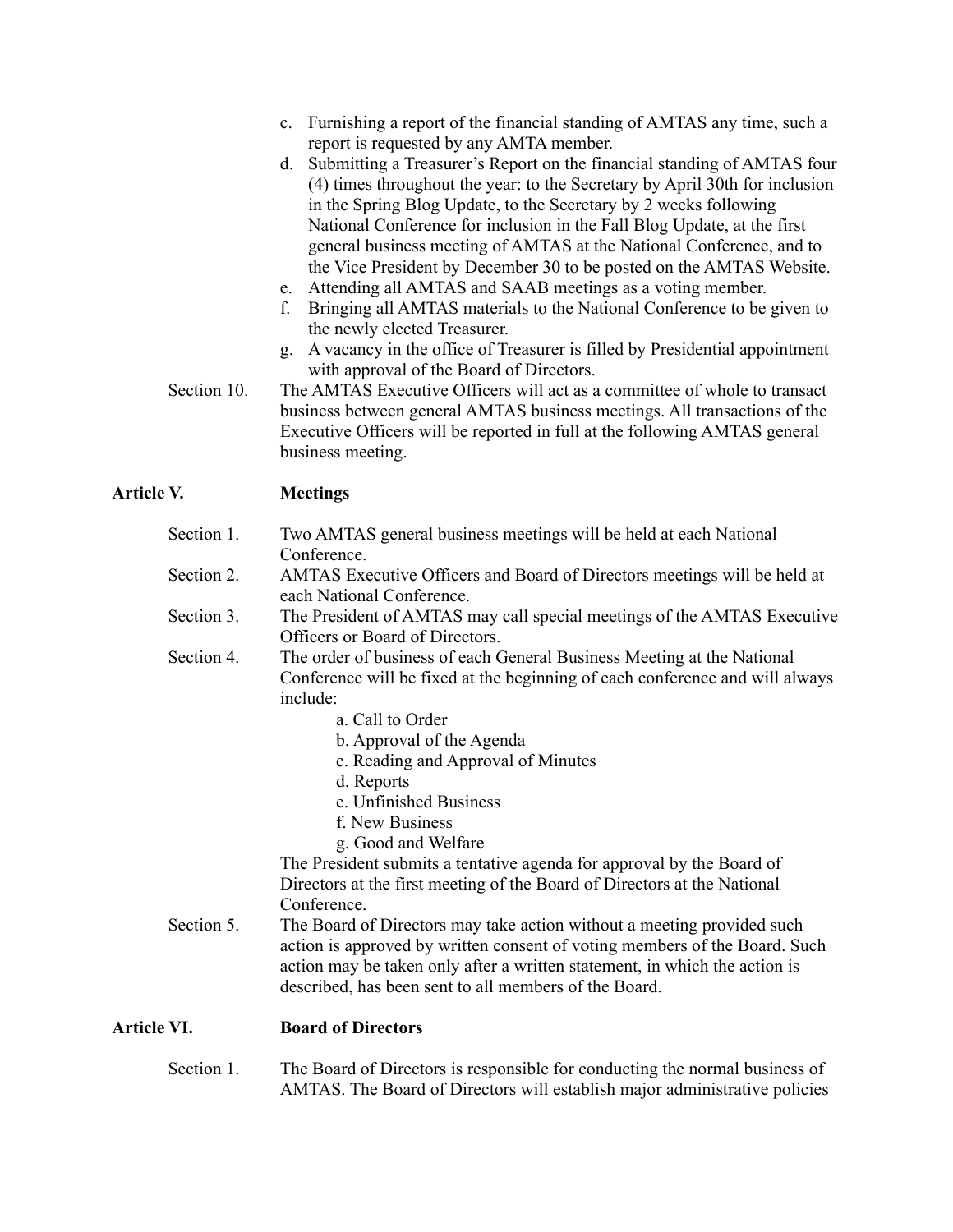to govern the affairs of AMTAS and plan and implement measures to further the growth and development of AMTAS.

- Section 2. The Board of Directors consists of thirteen (13) voting members: AMTAS President, President-Elect, Vice President, Parliamentarian, Secretary, Treasurer, and seven (7) Student Representatives, one (1) from each AMTA region. The Chairperson of SAAB is an ex-officio member without the right to vote.
- Section 3. A Regional Representative to the Board of Directors serves as a liaison between their respective regional organization and AMTAS. A Regional Representative attends all AMTAS general business meetings, Board of Directors meetings, and SAAB meetings as a voting member. The Regional Representative presents a Regional Representative's report three (3) times during the year: to the Secretary by April 15 for inclusion in the Spring Newsletter, to the Secretary by November 15 for inclusion in the Fall Newsletter, and at the first general business meeting of AMTAS at the National Conference. Regional Representatives will be selected at the discretion of the regional organizations; however, no AMTAS Executive Officer may be selected as a Regional Representative. Within three (3) weeks of selection (usually at Regional Conference), each Regional Representative will submit their name and contact information to the SAAB Regional Advisor, AMTAS Secretary, and SAAB Chairperson and will submit their region's governing Bylaws to the AMTAS Parliamentarian. If the Regional Representative is unable to attend the National Conference, they will send a qualified alternate.
- Section 4. Board of Directors business outside the National Conference will be conducted through electronic correspondence.
- Section 5. Each student representative is encouraged to submit a regional project at the annual SAAB meeting. The regional project should have an emphasis on either advocacy, community service, or professional development and be completed prior to the following national conference. The regional project report submission form will be emailed to each regional president prior to the annual Board of Directors meeting.

#### **Article VII. Student Representatives to the AMTA Standing Committees**

Section 1. There is at least one Student Representative appointed to each of the fifteen (15) AMTA Standing Committees: Academic Program Approval, Interprofessional Collaborative Resources, Association Internship Approval, Clinical Practice Networking, Continuing Education, Diversity, Equity and Inclusion, Government Relations, International Relations, Membership, Professional Advocacy, Reimbursement, Research, Standards of Clinical Practice, Technology, and Workforce Development and Retention. Section 2. Student Representatives to the AMTA Standing Committees are appointed by the AMTAS Board of Directors at each National Conference. Prior to February 1st, the AMTAS President-Elect will provide all AMTAS members with a nomination form for oneself or another AMTAS member to be submitted no later than April 1st. The AMTAS Board of Directors will review the nomination form, with the official appointment of Student Representatives by the President. If any Standing Committee is without a Student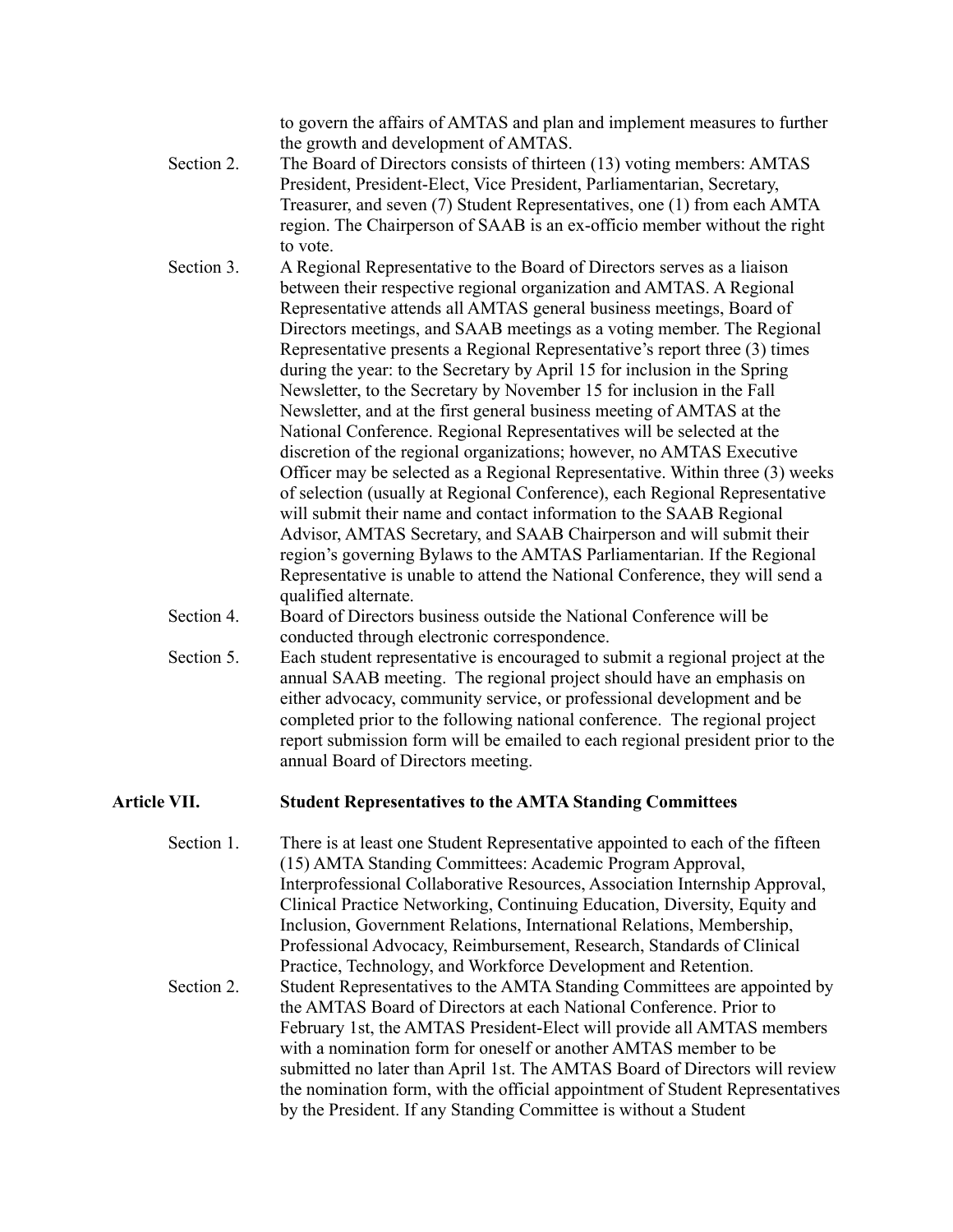Representative at any time, a willing AMTAS member will be appointed as a Student Representative at the discretion of the AMTAS Board of Directors.

- Section 3. Student Representatives to the AMTA Standing Committees serve a term of one year, from May 1st until the appointment of a new Student Representative. A Student Representative may be appointed to a second one-year term at the discretion of the Board of Directors.
- Section 4. A Student Representative to an AMTA Standing Committee attends all meetings of their respective Standing Committee as a non-voting member. Student Representatives communicate with the AMTAS President-Elect a minimum of once per quarter. During the second AMTAS general business meeting at the National Conference, each Student Representative reports to AMTAS about the issues of their respective Standing Committee. Immediately following their report to AMTAS, each Student Representative submits a formal summary report of the committee's activities to the AMTAS Secretary for publication in the AMTAS Newsletter.

### **Article VIII. Student Affairs Advisory Board**

- Section 1. The Student Affairs Advisory Board (SAAB), as authorized in the AMTA Bylaws, Article IX, Section 4, handles any concerns brought to its attention by students or concerning students. SAAB serves as a direct communication link between AMTA and AMTAS.
- Section 2. The mission of the Student Affairs Advisory Board is to provide guidance, support, and knowledge to the American Music Therapy Association Students and regional boards, be the communication liaison between students and their faculty, act as an educational resource concerning members' learning and administration of bylaws, and uphold rules, regulations, implementation of charges, ethical guidelines, and standards of practice.

# **Article IX. Quorum**

- Section 1. A simple majority of the Board of Directors, including the AMTAS President or President-Elect, will constitute quorum at any meeting of the Board of **Directors**
- Section 2. A simple majority of the Executive Officers will constitute quorum at any meeting of the Executive Officers.
- Section 3. Three (3) Executive Officers, three (3) Regional Representatives, and the number of AMTAS members present will constitute quorum for general business meetings of AMTAS at National Conferences.

#### **Article X. Nominations and Elections**

Section 1. Election of AMTAS Executive Officers occurs annually at the National Conference. All AMTAS members able to retain student membership status through December of the upcoming term are eligible to hold an Executive officer position. Student membership status is as detailed in Article III, Section 1.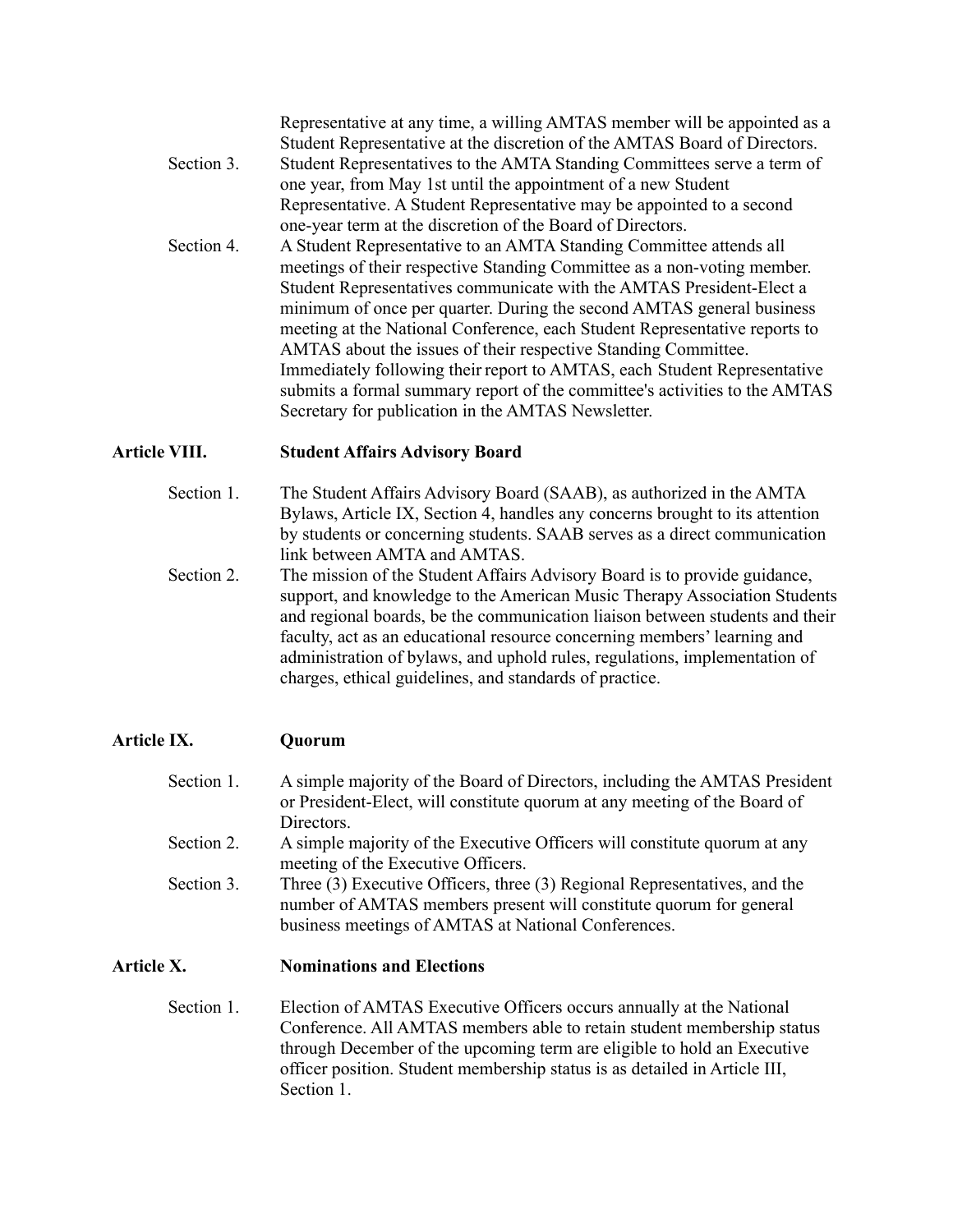Section 2 Nominations will open prior to or during the first general business meeting of the National Conference. Any AMTAS member may nominate an AMTAS member to run for one (1) Executive Officer position. The nominated student must accept the nomination and be present at the second student business meeting to be included on the election ballot. The President will open the floor to any final nominations for each Executive Officer position. The floor will remain open until the beginning of the second student business meeting, at which point the President will close the floor for nominations and the ballot will be finalized. Prior to ballots being cast, each nominee shall have the opportunity to present their platform and qualifications for the position. Section 3. Ballots are distributed via a link to an online ballot to AMTAS members and voting will close prior to the end of the second business meeting. Each AMTAS region will have a separate link to a ballot associated with their region. Using this ballot, secret elections will occur for AMTAS President-Elect, Vice President, Parliamentarian, Secretary, and Treasurer. Each region has 100 votes per position, which will be divided between the nominees in exact proportion to the percentage of votes nominees have received from each specific region. In the event that any nominee's percentage of votes is not a whole number, the percentage will be rounded to the nearest whole number. Each region's number of ballot submissions will be compared to the number of attending members from each region. If the number of submitted ballots exceeds the attending members of a region, a re-vote with paper ballots will occur for that region. In the event of a virtual conference, if the number of submitted ballots exceeds the attending members of a region, a re-vote will take place via a new online ballot. Non-voting volunteers and the SAAB Chairperson are responsible for tallying both online and paper ballots, as well as announcing election results. In the event that holding an online vote is not possible, voting with paper ballots will occur. In the event that voting with paper ballots occurs, a region's 100 votes will still be proportional to the results of tallying the paper ballots. Each nominee's votes from every region will be summed to determine results. Section 4. In the event that there are no nominations for an Executive Officer position at the close of the first AMTAS general business meeting, the AMTAS Parliamentarian will form an ad hoc committee to secure nominations. This committee will include the SAAB Chairperson and members of the AMTAS Board of Directors. In the event that a position remains open at the conclusion of the second AMTAS general business meeting, the current AMTAS President may appoint a willing AMTAS member to fill the position with the approval of the AMTAS Board of Directors.

#### **Article XI. Resignation, Removal, and Replacement of Executive Officers and Student Representatives**

Section 1. If any Executive Officer or Student Representative to an AMTA Standing Committee is unable to fulfill the position's duties, including attendance at the National Conference, they must notify the AMTAS President and the SAAB Chairperson of their resignation in writing no later than one (1) month prior to the National Conference. If an Executive Officer is unable to attend the National Conference and chooses not to resign, they must notify the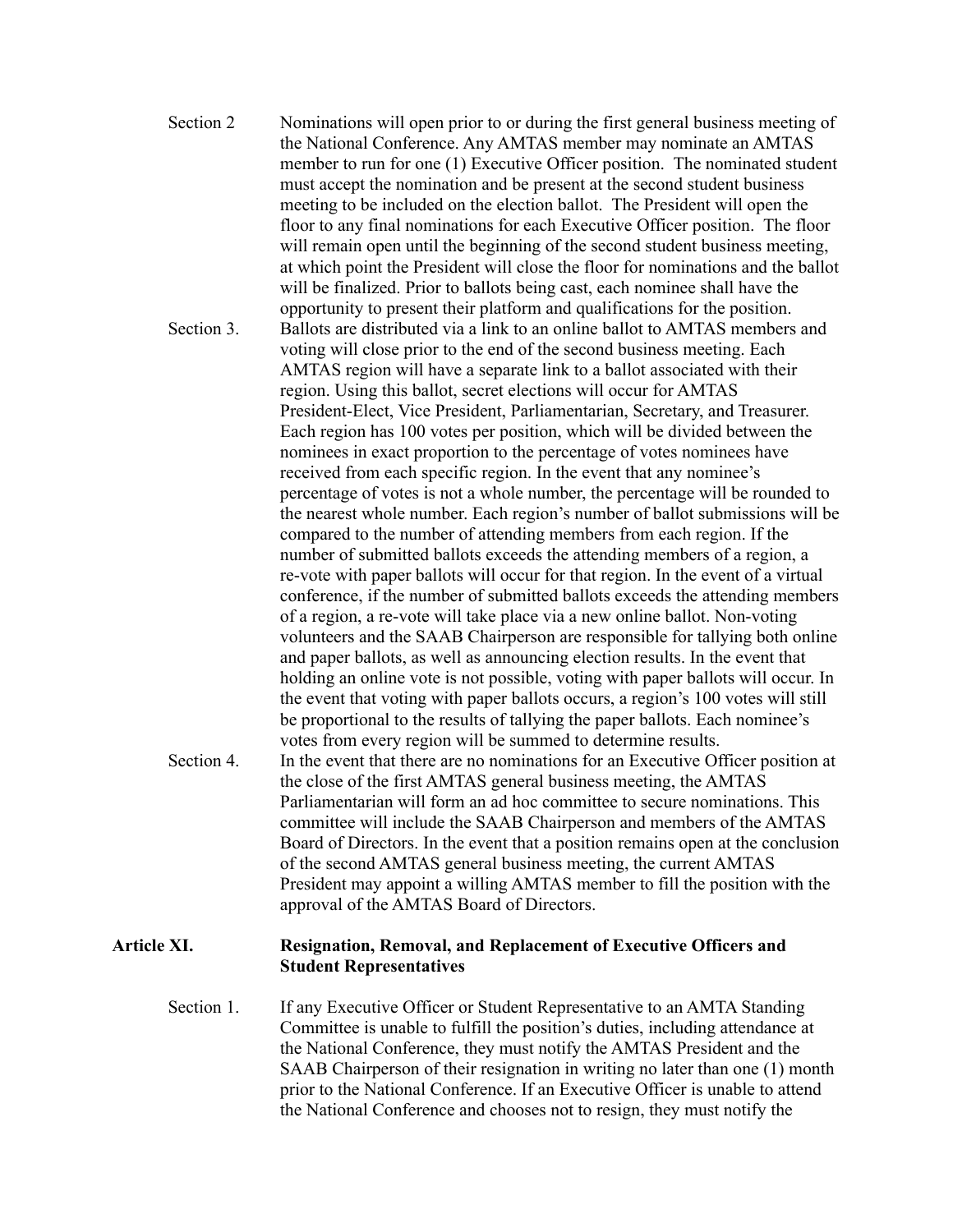AMTAS President and the SAAB Chairperson no later than one (1) month prior to the National Conference, must find a replacement, and may consult the AMTAS President and the SAAB Chairperson for assistance in securing a replacement. If the current Executive Board member chooses to resign, they must surrender any records related to their office to the SAAB Chairperson. If they choose to find a replacement, they will be responsible for providing the replacement officer with all information relevant to fulfill the duties of the office.

- Section 2. In the event that an Executive Officer is found to be involved with any behavior that is deemed inappropriate and/or unlawful, in accordance with these Bylaws, the AMTA Bylaws, the AMTA Code of Ethics, and/or any other professional document expected to be followed by all music therapists and student music therapists, an executive session of the AMTAS Executive Officers shall take place. The Executive Officers shall review the matter and decide on proper action to be taken.
- Section 3. Any of the elected or appointed Executive Officers, AMTAS Representatives, Committee Chairpersons, or other representatives of the organization may be suspended from duties by an affirmative vote of at least seven (7) of the thirteen (13) voting members of the Board of Directors. In order to remove anyone in an elected or appointed position, the following must occur: The Board of Directors and the SAAB Chairperson shall be supplied with supporting evidence which justifies a removal, a paper or electronic ballot will be sent to all Board members to complete and return via post or email, and the Board must support by majority vote the removal of the person in the elected or appointed position. The Executive Officers, AMTAS Representatives, Committee Chairpersons, and other representatives of the organization can be called to action without a meeting in order to discuss the rescinding of anyone in an elected or appointed position.
- Section 4. In the event that the President resigns during the year, the current President-Elect will assume the role of President. The position of President-Elect will remain empty until the National Conference of that year. Whoever is elected as President-Elect at the National Conference will then begin their presidential term immediately (National Conference-January). When the new Executive Officers move into their roles (January-National Conference), the newly elected President-Elect will remain in that position for that year. The current President (former President-Elect who is standing in for the role of President) will then serve their full term as President for the following year.
- Section 5. In the event that an Executive Officer or Student Representative to a Standing Committee does not communicate according to the plan established by these Bylaws, the AMTAS President will attempt to make contact with the officer by email, phone, and registered mail. If the AMTAS President is the inactive Executive Officer, the SAAB Chairperson will attempt to make contact through the same channels. If, after thirty (30) days, the officer or representative has not made contact, a registered letter will be sent by the SAAB Chairperson stating that if contact is not made within thirty (30) days, the officer or representative will be considered resigned from office by abandonment. After the waiting period has expired, the position will be considered vacant and will be filled as prescribed by these Bylaws.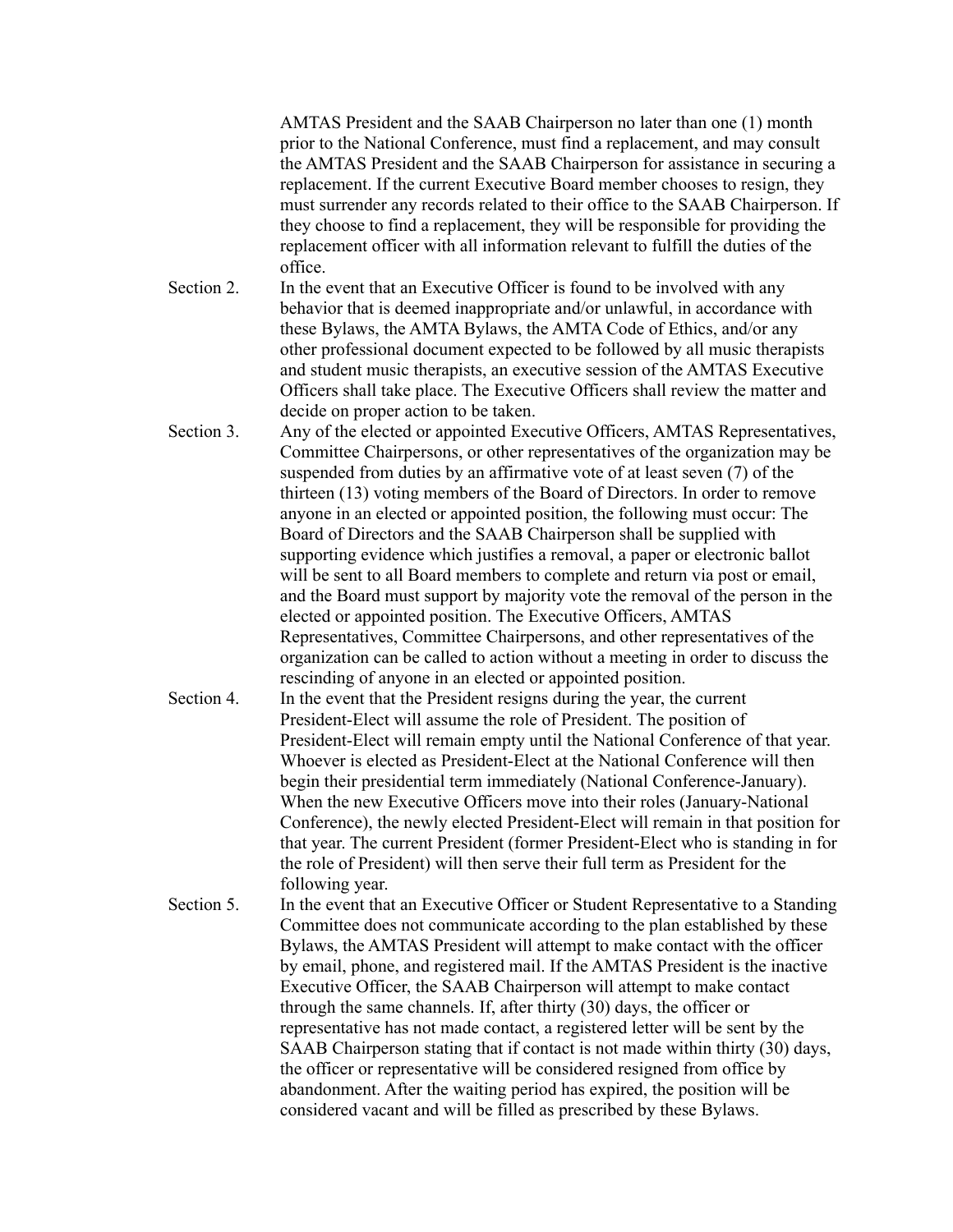Section 6. In the event that the President-Elect resigns between the National Conference and assuming the post of President in the new term, the position of President-Elect will remain vacant for the remainder of the calendar year. At the National Conference of that year, the membership will elect both a President and a President-Elect who will begin their terms in January of the following year, per Article IV, Section 7 of the AMTA Bylaws. The outgoing President will serve as Past-President for a maximum of five (5) months in order to provide continuity between the Executive Officers.

# **Article XII. Student Publications**

- Section 1. AMTAS Website
	- a. The AMTAS Vice President is responsible for creating and maintaining the AMTAS Website.
	- b. The AMTAS Website is the primary means of communication for information about AMTAS
	- c. The AMTAS Website is updated at least once per quarter and whenever new information is available.
- Section 2. AMTAS Blog
	- a. The AMTAS Secretary serves as the writer and publisher of the AMTAS blog located on the AMTAS website.
	- b. The AMTAS blog will be updated throughout the year to reflect noteworthy events, service, and achievements of music therapy students, clubs, and AMTAS regions.
	- c. Updates from the AMTAS Executive Board will be posted at least twice a year: once within ten (10) days of April 30 and once within ten (10) days of November 30.
	- d. Each AMTAS region and university music therapy organization will receive contact information and submission guidelines in order to submit content to potentially be published on the AMTAS blog.

#### Section 3. AMTAS Logo

- a. The AMTAS Executive Board is responsible for creating/obtaining the logo for the AMTAS organization.
- b. The logo is present on the newsletter, the AMTAS website and any networking paperwork and acts as a representation of the AMTAS organization.
- c. To alter or replace the logo, the AMTAS Executive Board will create or search for a new design to present to the membership at the first business meeting. At the second business meeting the presented logo will be voted upon with a simple majority needed to pass.

# **Article XIII. Awards and Scholarships**

Section 1. AMTAS annually administers AMTAS STAR (Students Taking an Active Role) Awards to well-qualified students who are current AMTAS members as defined by Article III, Section 4 of the AMTA Bylaws. Applications for the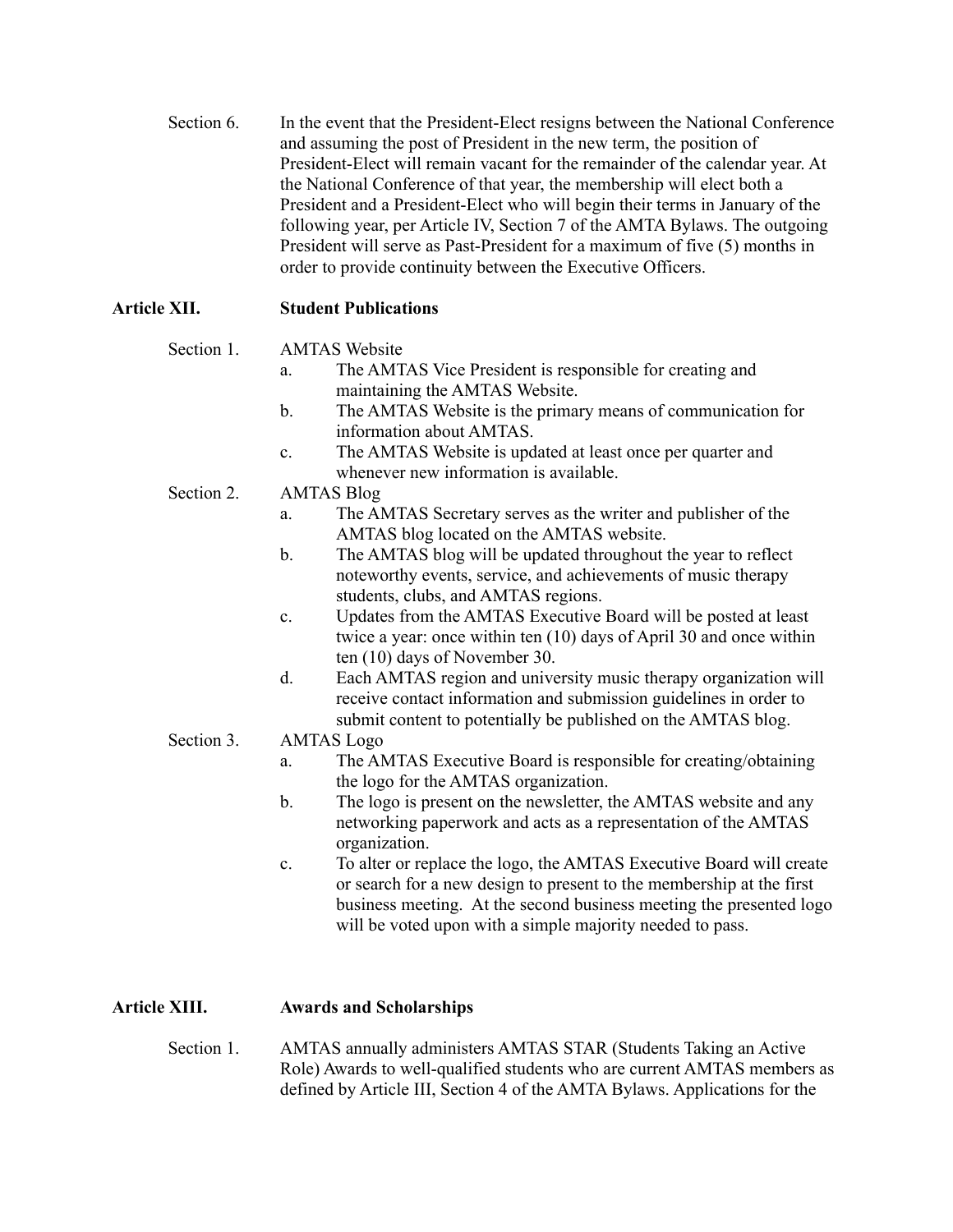STAR Awards must be received by 11:59 p.m. Pacific Standard Time on September 15 in the same year for which they are considered. Section 2. AMTAS will support SAAB in coordination and administration of the E. Thayer Gaston Research Award. Section 3. AMTAS annually administers financial assistance through the Regional Support Fund to a regional student executive board. Applications for assistance through the Regional Support Fund must be received by 11:59 p.m. Pacific Standard Time on September 15 in the same year for which they are considered. Section 4. AMTAS annually administers the President's Challenge in support of a music therapy professional creating a new music therapy program or expanding a music therapy program within the first three years of its establishment. Applications for the President's Challenge must be received by 11:59 p.m. Pacific Standard Time on September 15 in the same year for which they are considered. Section 5. The AMTAS Executive Officers distribute application materials, evaluate applicants, select the award recipient, and provide the financial support for all awards, excluding the Gaston award. The application process and number of award recipients will be at the discretion of the AMTAS Executive Officers. Section 6. Recipients of student awards, excluding the Gaston award, are not required to attend the National Conference.

#### **Article XIV. Service/Passages**

| Section 1. | AMTAS will host a Passages conference annually.                                                                                                                                                                                                                                                                                                                                                                                                                                                                                                                                                                                                                                                                                                                                                        |
|------------|--------------------------------------------------------------------------------------------------------------------------------------------------------------------------------------------------------------------------------------------------------------------------------------------------------------------------------------------------------------------------------------------------------------------------------------------------------------------------------------------------------------------------------------------------------------------------------------------------------------------------------------------------------------------------------------------------------------------------------------------------------------------------------------------------------|
| Section 2. | Passages will be a student-run conference consisting of presentations by<br>students, interns, new professionals, and others selected by the AMTAS                                                                                                                                                                                                                                                                                                                                                                                                                                                                                                                                                                                                                                                     |
|            | Executive Board to benefit the members of the organization.                                                                                                                                                                                                                                                                                                                                                                                                                                                                                                                                                                                                                                                                                                                                            |
| Section 3. | Funding in the amount of \$500 will be allocated to Passages to be used at the<br>discretion of the AMTAS executive board.                                                                                                                                                                                                                                                                                                                                                                                                                                                                                                                                                                                                                                                                             |
| Section 4. | Any and all suitable presentations that are submitted for potential presentation<br>at Passages will be accepted as time allows. Suitability of submissions for<br>presentation will be determined via a scaled review form. At the point where<br>the number of submissions exceed the amount of space for presentations, the<br>AMTAS Executive Board will vote to determine which submissions will be<br>accepted. Each Executive Officer will receive a number of votes equal to the<br>number of submissions that may be accepted. Executive Officers will divide<br>their votes among all available submissions. Submissions with the most votes<br>will be accepted up to the point when all space for presentations is filled.<br>Each Executive Officer may use only one vote per submission. |

#### **Article XV. Funds and Finances**

Section 1. The fiscal year will be parallel with that of AMTA and run from January 1 to December 31.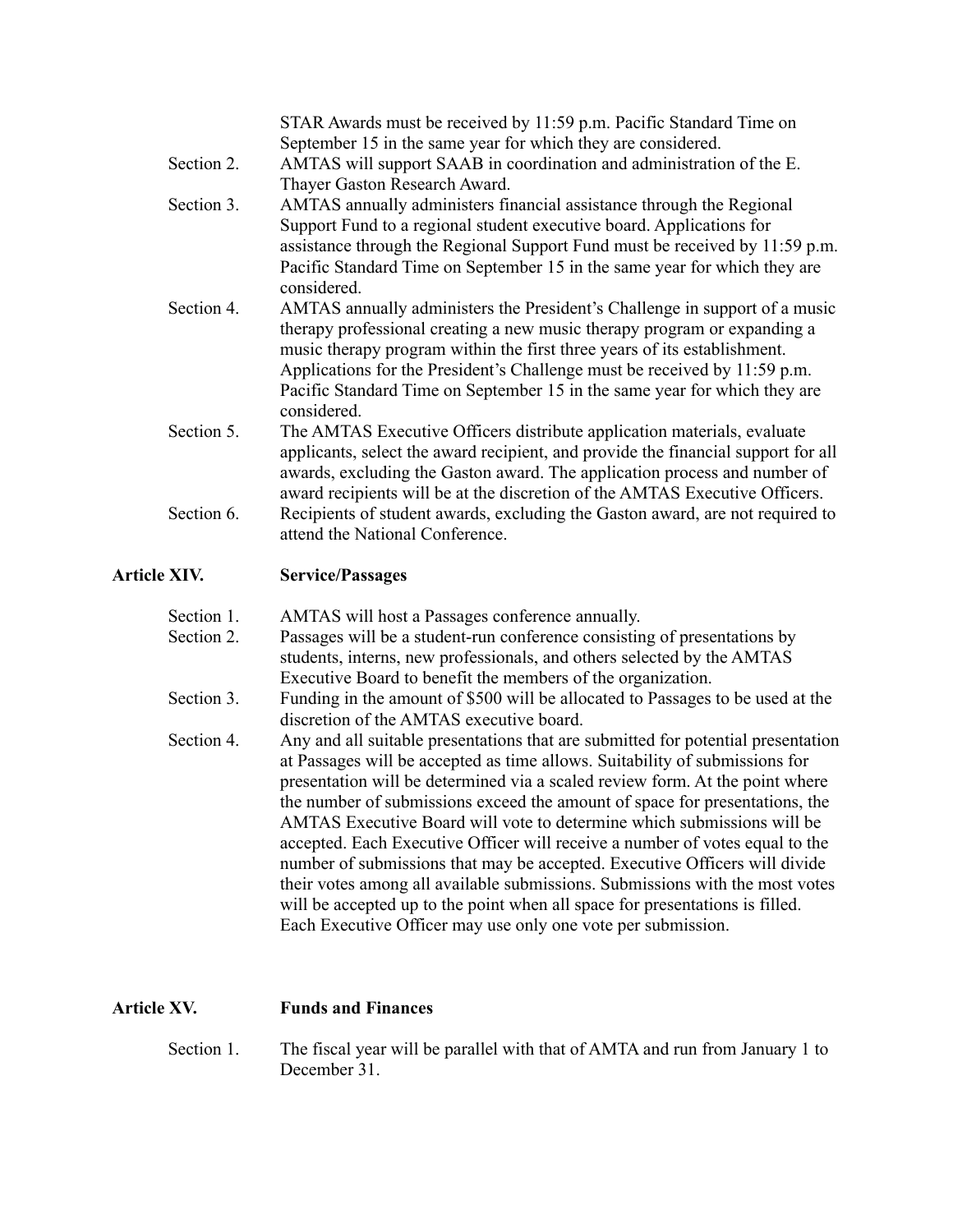| Section 2. | Funds will be allocated to the AMTAS Executive Officers for all |
|------------|-----------------------------------------------------------------|
|            | administrative expenses incurred during their term of office.   |

- Section 3. Funds will be allocated according to a budget presented to and approved by the AMTAS members at its first and second general business meetings, respectively.
- Section 4. AMTAS will cap any budgetary surplus at \$500. In the event of a surplus amount that exceeds \$500, up to \$2700 of the excess surplus will be divided equally among the Executive Officers as reimbursement for conference costs.
- Section 5. No part of the net income of the organization shall insure to the benefit of or be distributed to its directors, officers, or other private persons. The organization shall distribute its income for each taxable year at such time and in such manner as not to become subject to the tax on undistributed income imposed by Section 4942 of the Internal Revenue Code of 1986 or corresponding provisions of any subsequent federal tax laws.

**Article XVI. Parliamentary Authority**

Section 1. The current edition of Robert's Rules of Order Newly Revised is the authority for all questions of parliamentary procedure not covered by these Bylaws.

#### **Article XVII. Bylaw Amendment**

- Section 1. These Bylaws may be amended during the AMTAS general business meeting at national conference by two-thirds majority vote of the active members present.
- Section 2. A proposed amendment must be submitted in writing at the first general business meeting of AMTAS and voted on during the second general business meeting.

*These Bylaws were adapted from the Bylaws of the National Association for Music Therapy Students, and have been adopted:*

1/30/98 11/30/98 11/25/00 10/27/01 11/02/02 11/30/03 11/28/04 11/18/05 11/19/06 11/24/07 11/22/08 11/14/09 11/20/10 11/19/11 10/13/12 11/23/13 11/08/14